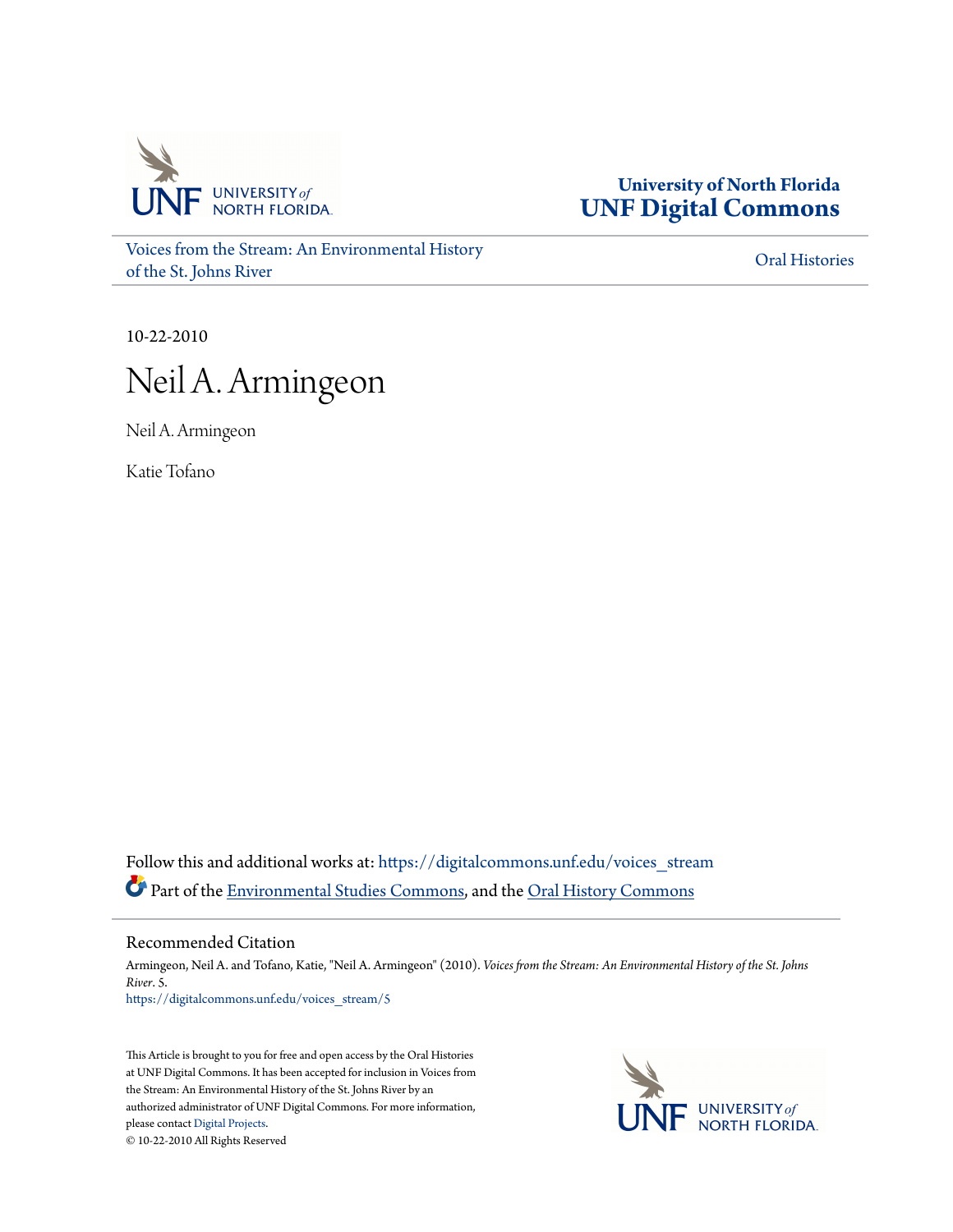Interviewee: Neil Armingeon, St. John's Riverkeeper Interviewer: Katie Tofano Location: Jacksonville University October 22, 2010 Duration: 24:02

| Tofano:                      | Good morning, Neil.                                                                                                                                                                                                                                                                                                                                                                                                                                                                                                                                                                                                                                                                                                                                                                                                                                                                                                                                                                                                                                                                                      |
|------------------------------|----------------------------------------------------------------------------------------------------------------------------------------------------------------------------------------------------------------------------------------------------------------------------------------------------------------------------------------------------------------------------------------------------------------------------------------------------------------------------------------------------------------------------------------------------------------------------------------------------------------------------------------------------------------------------------------------------------------------------------------------------------------------------------------------------------------------------------------------------------------------------------------------------------------------------------------------------------------------------------------------------------------------------------------------------------------------------------------------------------|
| Armingeon:                   | Katie, how you are doing?                                                                                                                                                                                                                                                                                                                                                                                                                                                                                                                                                                                                                                                                                                                                                                                                                                                                                                                                                                                                                                                                                |
| Tofano:                      | I'm doing good. Okay, I wanted to talk to you a little about the 10 year<br>anniversary of the Riverkeeper.                                                                                                                                                                                                                                                                                                                                                                                                                                                                                                                                                                                                                                                                                                                                                                                                                                                                                                                                                                                              |
| Armingeon:                   | Okay.                                                                                                                                                                                                                                                                                                                                                                                                                                                                                                                                                                                                                                                                                                                                                                                                                                                                                                                                                                                                                                                                                                    |
| Tofano:                      | I know this year marks that.                                                                                                                                                                                                                                                                                                                                                                                                                                                                                                                                                                                                                                                                                                                                                                                                                                                                                                                                                                                                                                                                             |
| Armingeon:                   | Yes.                                                                                                                                                                                                                                                                                                                                                                                                                                                                                                                                                                                                                                                                                                                                                                                                                                                                                                                                                                                                                                                                                                     |
| Tofano:                      | I wanted to know how successful you think the Riverkeeper has been in<br>implementing guidelines and awareness around St. John's.                                                                                                                                                                                                                                                                                                                                                                                                                                                                                                                                                                                                                                                                                                                                                                                                                                                                                                                                                                        |
| Armingeon:                   | I think we've been very successful in rallying the community around the rumor of<br>the river's health and what we need to do to improve it. We have also had some<br>success strengthening regulations, for example. But you know over all we have a<br>long way to go. But I think as an organization, as a small nonprofit, we've done a<br>really good job of kind of galvanizing the community's interest in the river.                                                                                                                                                                                                                                                                                                                                                                                                                                                                                                                                                                                                                                                                             |
| Tofano:                      | Great. So I know that a lot of other riverkeepers such as the Hudson have been<br>around for quite a while. Why do you think it's taken so long for the St. Johns for<br>Jacksonville to get a riverkeeper going?                                                                                                                                                                                                                                                                                                                                                                                                                                                                                                                                                                                                                                                                                                                                                                                                                                                                                        |
| $\overline{2}$<br>Armingeon: | Well, you know, you mention the Hudson. That's kind of the, I guess you could<br>say, the wellspring of all the keepers. The first program began on the Hudson and<br>that movement began really in the 60s and into the 70s and somehow you know in<br>the late mid 80s is when they kind of adopted this term the riverkeeper. So all of<br>us kind of sprang from that group of people. You ask that why did it take this<br>long. Part of it is this movement kind of began in the northeast and west coast and<br>I think as a region the south was probably one of the later regions that kind of<br>focused on these issues. What I always tell people is there was a group of people<br>about twelve years ago who knew about the Hudson Riverkeeper and the<br>riverkeeper movement and there was a fellow, Roger Bass, who was a marine<br>surveyor. Roger was one of those guys who goes in and values boats, tells you<br>what boats were and helps with selling boats. [Construction noise partially garbles<br>previous sentence. Neil pauses until it stops.] And you know he, Roger, had |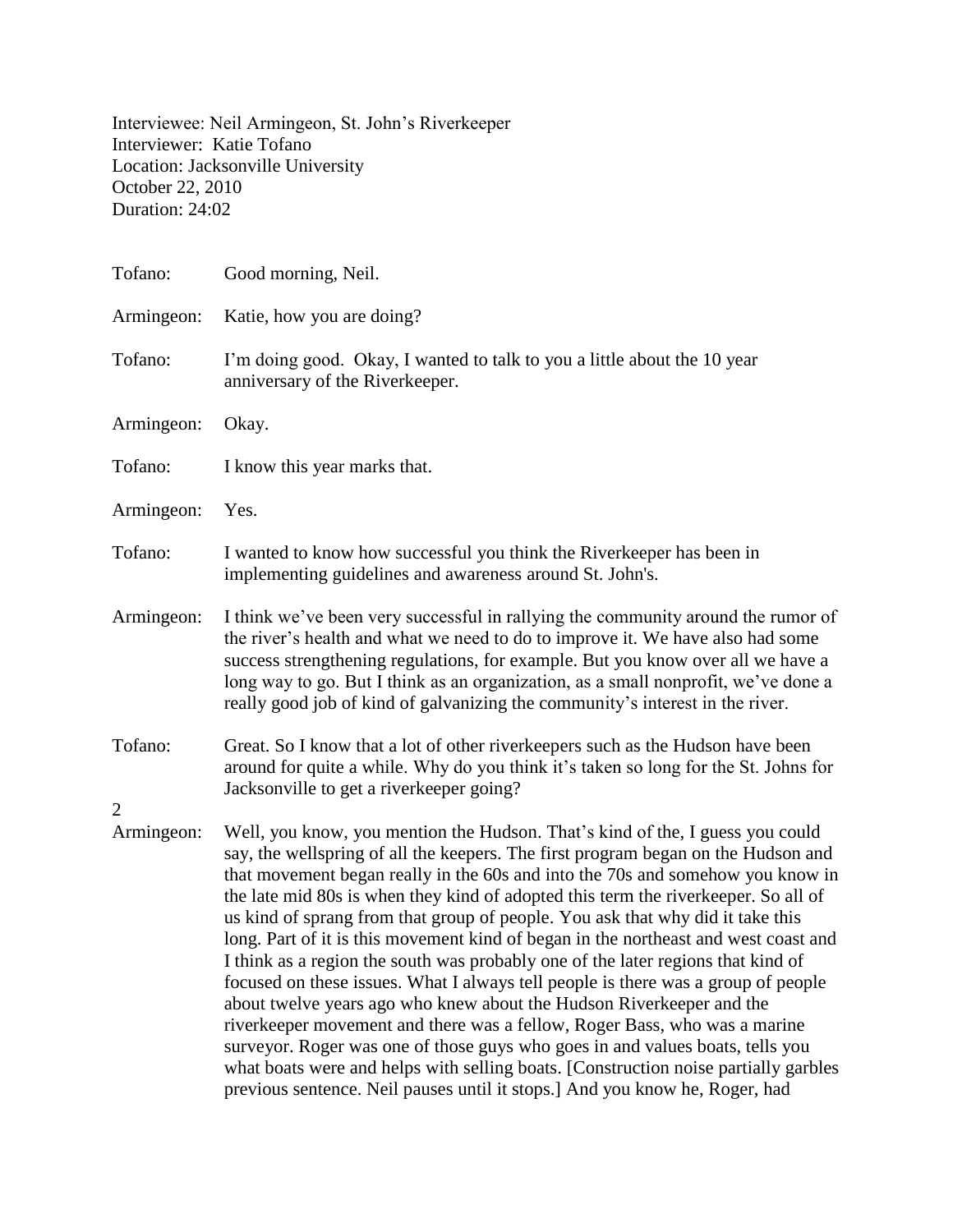known about it. He went to this gathering of I think there were about fifteen riverkeepers there and he came back and said we need a program like that for the river. And so it took about eighteen months to really form the core of the organization and then we applied for a license and we were the 56<sup>th</sup> riverkeeper program. And today there are 190 of us.

- Tofano: Wow.
- Armingeon: In the history of the Waterkeeper Alliance, that's what all of this is called, we're certainly one of the older groups. But I think it took a dedicated group of people to do a lot of work to start an organization like this.

Tofano: Right. And what were those groups? Did Earthjustice have some ...

- Armingeon: Well, one of them is here. We're at Jacksonville University today and at that time he was a marine scientist. Dr. Quinton White. It was a whole group of people. Quint, who was an academic and he had been studying the river for decades. We had commercial fishermen. People who were quote traditional environmentalists. There were people from Gainesville who were interested in this idea. St. Augustine. St John's County. And it took a while. There was a lot of people. There were certain issues that some people immediately wanted to form around. Some people were more cautionary. This is a pretty conservative area, and so I think this idea had to kind of take hold.
- Tofano: Right. That leads me to my next kind of political question. I notice an overwhelming number of 2010 candidates running didn't answer a lot of the questions on your survey. What do you think that means for the river?
- Armingeon: Well I think it means we're still not to a point where . . . in other words I guess some candidates felt that it's probably better for me to say no response as opposed to actually put their lot, name, credibility on the line to say I want to do more for the river. It's all over, but it's really in Florida. In the last eighteen months what I see in the work that I do is this whole issue of environmental regulations are going to cost us jobs. You hear it over and over and so we're not at a point yet. I think we're moving toward that. And I think this movement to this with the mayoral race in Jacksonville you will see candidates have to answer these questions. But there is still some reluctance. [Pause for noise] There still some reluctance to say okay I'm for a clean environment. I mean I know that's kind of hard to believe, but that's where we are. And so I guess I look at it and think as an organization we're ten years old and that's a long time for many small organizations like this. I always tell people we're building a movement and movements take decades. So we're still in our infancy, really.
- Tofano: So I know that you were the environmental director prior to coming here on Lake Pontchartrain.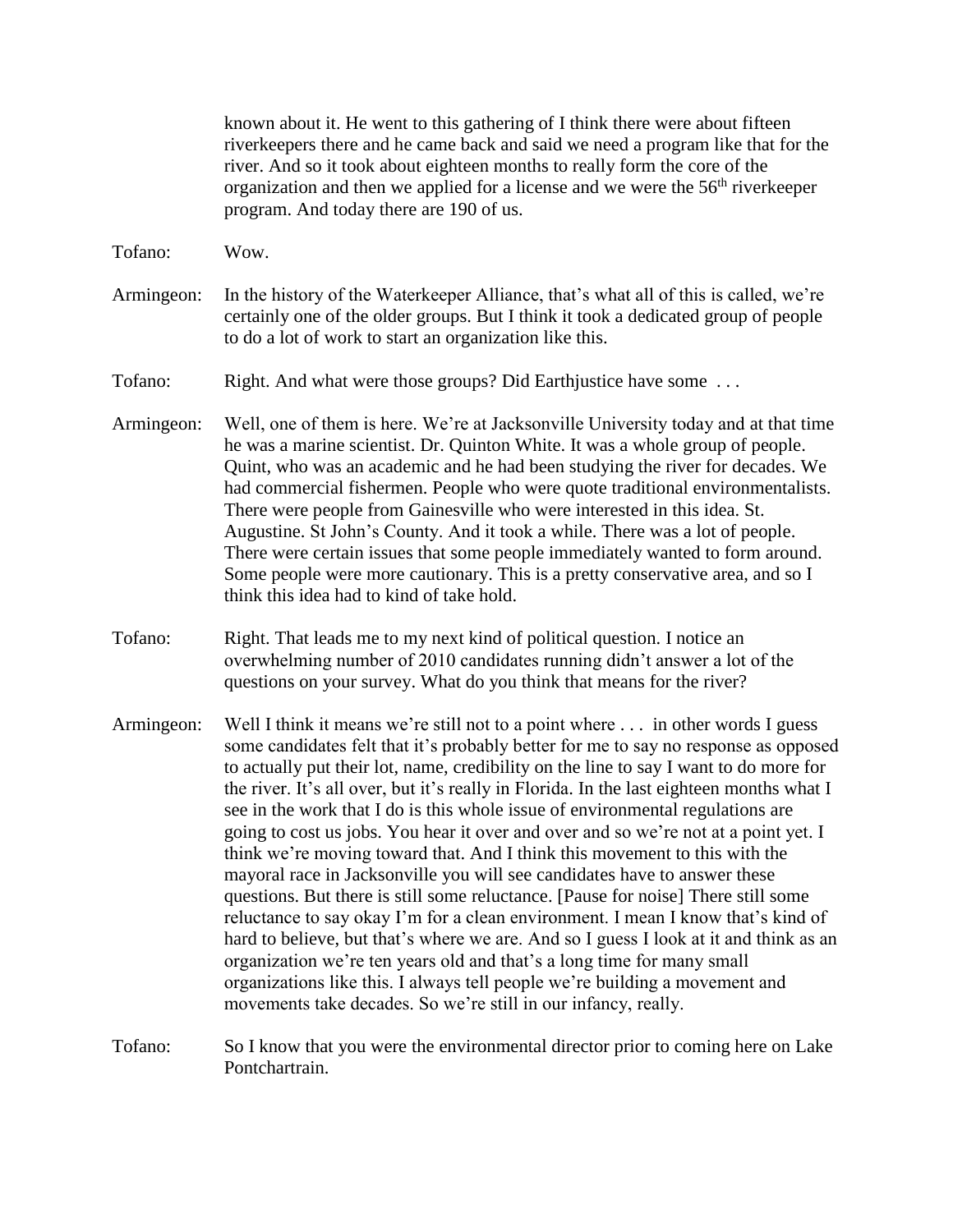## Armingeon: Yeah, in New Orleans.

Tofano: So what made St. Johns River . . . What drew you to Jacksonville?

Armingeon: Well it wasn't the river. It was a woman. I was in New Orleans working on Lake Pontchartrain and I was seeing a woman Nayan [Couldn't completely make out name or find any verification on the spelling.] who is now my wife. She lived here and I lived in New Orleans. We were burning up a lot of jet fuel. I had been in Lake Pontchartrain for about eleven years and sometimes I think in this work you kind of get to a point where maybe you've said all you can say or something. I find myself today if I show up in certain venues it's like people think okay Neil's here so we know what he's going to say. But anyway, to make a long story short, it was really kind of a whole - depending on your thinking - either divine intervention or cosmic reality. I was coming here to Jacksonville and I had a friend who had moved from Jacksonville to New Orleans to be with now his wife. He had friends here and I heard about this job and applied really. And so I didn't come to Jacksonville to be the St. John's Riverkeeper. It just worked out that way.

Tofano: Okay. Historically speaking what would you say is the . . .if you could pinpoint a specific cause of the pollution in history. I know in the 1950s was when they really realized there was a lot of pollution in the river.

- Armingeon: Right. A lot of people don't realize this especially folks your age. Up until the late 70s, Jacksonville discharged raw sewage into the river. I know people who go what? I mean, I've talked to people . . .There are two major hospitals, St Vincent's and Baptist, along the river and the reason those places were put there is they used to discharge medical waste into the river. People thought that's how you got rid of stuff. You put it in a body of water and it magically disappears, and we're close to the ocean. Frankly that same mentality still prevails. I think you ask what's the biggest form of pollution or what's the biggest issue for the river and I think everyone always wants to say it's the Georgia Pacific paper mill or it's JEA. It's all of us really. And the largest single pollutant is nitrogen and phosphorus nutrients. That's why we have algae blooms. It's very linked to the fish kills. The foam. And yesterday ironically some members called us. There's a fish kill in the river right now. These small fish, kind of like sardines, that have these really bad sores. I was just talking to Dr. White. It could be this organism called pfiesteria. So the river has problems and its main cause is nutrients like nitrogen and phosphorus. And that comes from, yes there's a lot of pipes. There are thirty-two discharge permits in the river, meaning a big pipe that discharges water. That totals about 130 million gallons a day in our section. That's a lot. You know, some people say, well you know compare that to the quote volume of the river it's a very small percentage. But again that's that whole dilution is the solution to pollution. That's a very narrow usually self-serving opinion.
- Tofano: Right. So what do you think about the nutrient standards shifting? I know it was supposed to be . . . the EPA was supposed to . . .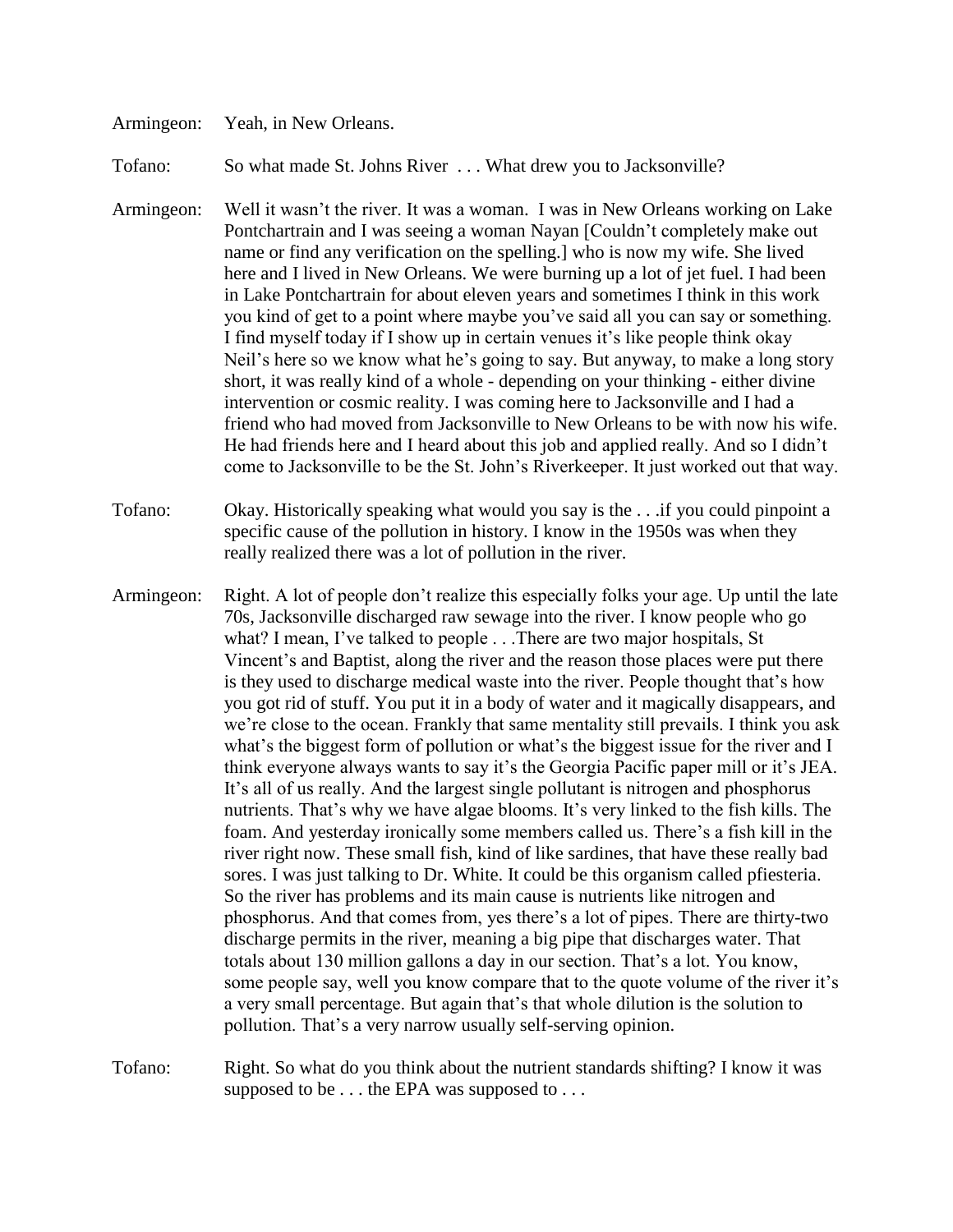- Armingeon: Well they're going to do it. We're one of the groups. There are five other groups statewide and local that filed a federal lawsuit and a federal judge - I mean somehow this is kind of got lost in all this hysterical rhetoric that's been published - a federal judge had a hearing, listened to both sides, and told the State of Florida look you've been going to reduce nitrogen, phosphorus for twelve years and frankly you've had your chance and I'm telling the EPA you've got to step in and do something.
- Tofano: Why do you think they've moved it back another month?
- Armingeon: We as the plaintiffs agreed. There were over 22,000 comments. I'm proud to say 20,000 of those . . . The polluters say the 22,000 comments, what they failed to tell people was 20,000 of those were people saying we want you to do this. So we're being on process. We want to make sure that these processes are legal and so the extra thirty days we felt like it's a reasonable request and we went along with it. In less than a month now those regulations will be published in the federal register.
- Tofano: How do you think they're going to [lost to construction noise]
- Armingeon: I think that it will. The first thing people ask me is is this going to be better than what we have? Absolutely. What we have now . . . a lot of these issues are complicated. It's hard . . . One of our job's challenges is to make sure people understand what does all this mean. The way I describe it to people: The regulations we have now would be analogous to your driving. You see the black and white speed signs and instead of saying a certain number it says drive at a safe speed. Well we all know mostly that that's going to be chaotic at best and it's not enforceable. The simple thing that's going to happen is November 15 we're going to have a new merit standard. The speed limit is fifty-five miles per hour. You understand that. You do things to make sure that you're following that and if you're not it's enforceable. And there's a lot of rhetoric. but that's the bottom line. And it will take decades even with these numbers before we really begin to see restoration in some of Florida's rivers and streams.
- Tofano: You were voted the Best Righteous Crusader and the Best Local Environmental Activist by *Folio Weekly,* so that right there is a good argument that you are doing a lot for the river and you are the river's greatest ally.
- Armingeon: First I appreciate that those are voted by the public and I'm the kind of the face of the Riverkeeper. But I view those awards, we all, the organization won those. I think one of the things I think we have that we built here is trust. People believe. I mean, our agenda is what's best for the river is best for the community. And so that drives us and I think when people hear from us they may not agree with us, but people I think understand our dog in this fight is what's best for the river. I would kind of laugh when I see those . . . What was ironic about the *Folio*, I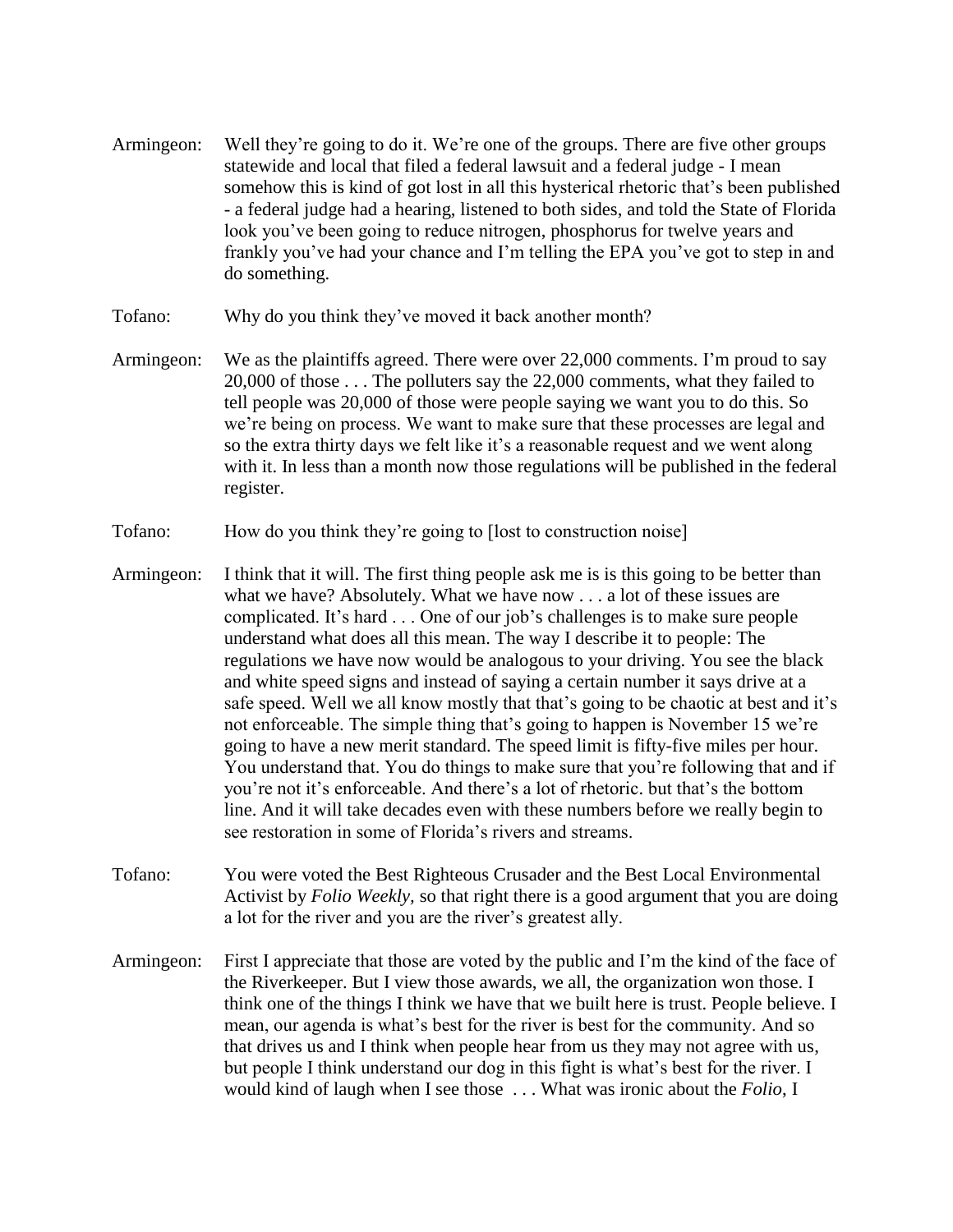think it came out on a Tuesday or a Wednesday/ Anyway I think I saw it on a Wednesday. That morning I was at a meeting talking about the nutrient standards and a representative of the largest discharger - I shouldn't say the largest polluter although they are - of the river is our local utility Jacksonville Electric Authority JEA. So it was kind of this point counterpoint discussion in front of this public body and I had my say and the JEA representative stood up and said, "Only Neil can make such a crude misstatement" and I came outside and someone said I don't know if he saw the *Folio* and I said fame is a fleeting thing. There are people there that don't care about . . .they view us as their enemy. And that's I think one of the most difficult things about my job is people don't like us. There are people who would love to see us pack up and go away.

- Tofano: And just let the river just . . .
- Armingeon: Right. There's a whole group of people that claim what we're doing is working we don't need to do anything more.
- Tofano: And that's JEA ...
- Armingeon: Well just dischargers. Business. There are probably millions of dollars that have been spent trying to turn the public against these nutrient standards. If you go on I think there was a website Don't Tax Florida. I think now they've changed themselves to Citizens for Progressive blah blah something. But if you look at that, they claim they represent business and I understand that. But I think the thing that people need to understand when people discharge to a body of water. First we the public own that body of water. Okay. Second, when they are discharging pollutant they're externalizing and I don't want into get too much into economic terms because I'm not an economist, but they're externalizing those costs. They can spend more money to reduce pollution, but that would eat into their profits. But what they would rather do is keep their profits and destroy what belongs to all of us. And that concept I've been dealing with that. I've been an environmentalist - luckily worked as an environmentalist for twenty-one years and that issue I worked in North Carolina and Louisiana and now here and it's always prevalent. Polluters externalize the cost of business on us, the public. They wrap themselves into we're jobs, we're good for the economy. Well yeah, but they're also destroying what belongs to all of us.
- Tofano: Right. So what do you think of Amendment 4? Do you think Amendment 4 is going to have any impact on the river and building around the river?
- Armingeon: I think it could. You know as an organization, we haven't taken a position. As an individual I support Amendment 4. I realize democracy is messy. One of the things that we try to do here is involve people in these decisions and frankly it can get messy. Anybody that just saw Jacksonville just had their budget and I think the public meeting was something like four or five hours. I think these are decisions the public must be involved with. What I tell people somewhere today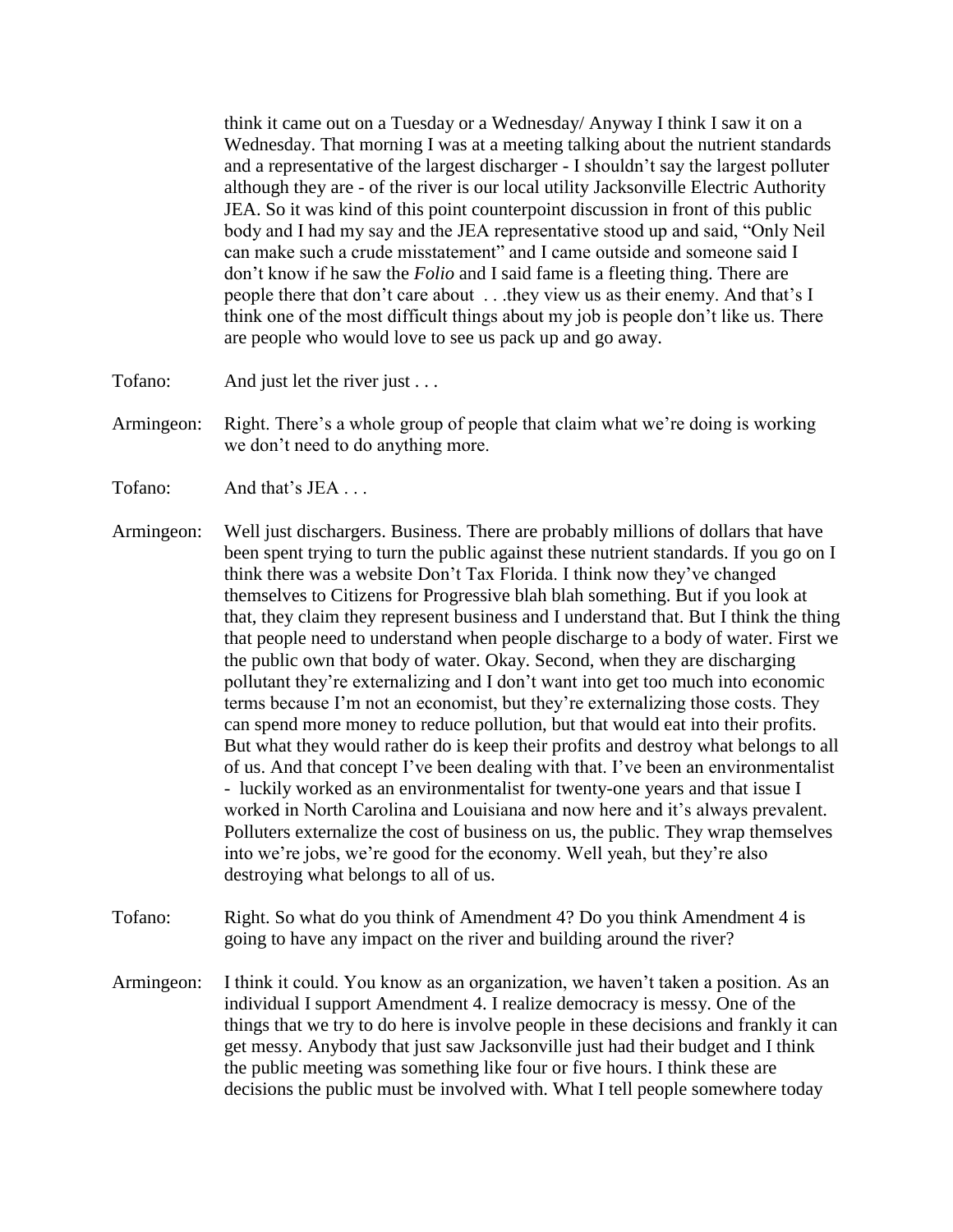in our watershed, which is big, thirteen counties, there's somebody probably sitting in a room like this making a decision that will have an impact on the health and/or future of either the river or some spring or something. There's a decision being made and one of our goals is to have somebody there, be it a resident a citizen, myself, somebody saying how is this going to impact the health of the river?

- Tofano: So where do you see the organization in another ten years, on your  $20<sup>th</sup>$ anniversary?
- Armingeon: Well a strong part . . our influence maybe expanded. We've really have made some progress. People south of here know what St. Johns Riverkeeper is. We're respected or disliked or however you want to describe it from one end of the river to the other. Our long term goal: We have people not only here in Jacksonville but maybe somebody in Sanford working with that. To really work with a community you have to be part of it. I tell people sometimes I ride into some place at night, have my say, and then go home. And that's that has some merit but it's frankly not the best way to work and ask people. People need somebody locally they can identify with.
- Tofano: And how about the river in another ten years?
- Armingeon: I'm optimistic. I am. We are making progress. I think this nutrient standard is going to be a lot of, pardon me, pissing and moaning. But eventually we will get to a point where people realize okay, we can live with this. It's going to cost us some money, nobody knows how much, but when we begin to see the health of our waterways improve. Yeah. I think most people if I said to the average person would you pay \$5 a month to improve the health of the river, I think almost 100% of the people would say that. Where I think we fail is we have things like storm water fees. It will help the river but people . . . we can't link it. In other words, people here are paying \$5 a month for their storm water fees. Well they view that as a tax. They don't view it as a way for them and individual households to help the river. We need to do better on convincing people that nothing's free. We're pretty honest with people. We tell them, we can continue where we're going and have on the front page of the metro section a picture of some really bad fish with sores all over them or we can have a healthy river.
- Tofano: Is there anything else you'd like to add?
- Armingeon: The only thing I would tell people who are listening to this as an individual we all are responsible for the health problems of the river, but at the same time we're the real basis of cleaning up the river. If each of us does something today that reduces our impact - we use less water, we use less fertilizer, we plant native plants, we vote for people who care about the river - then that's a power. There's almost 3.7 million, so one small thing multiplied by that number is very powerful.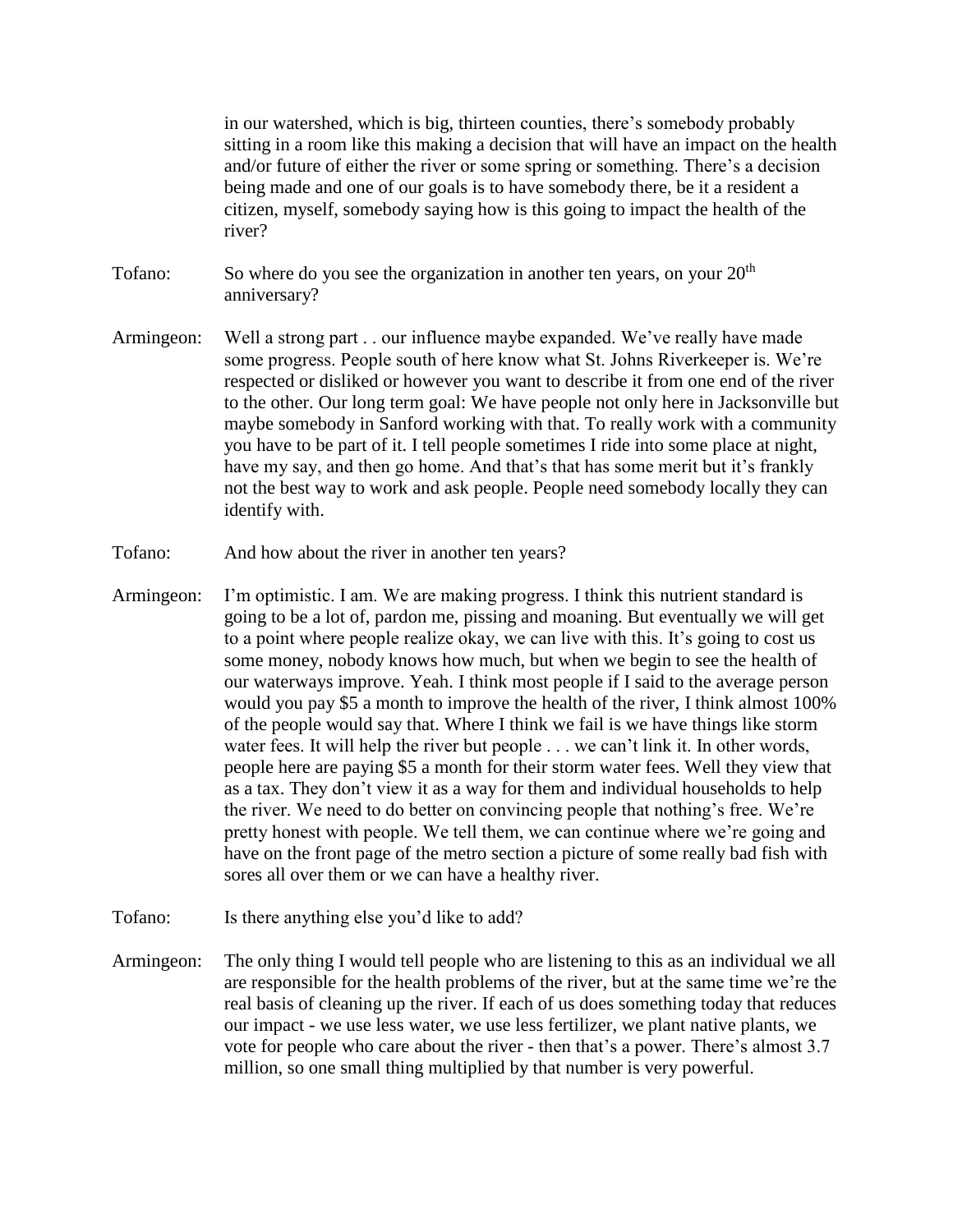| Tofano: | Definitely. Well thank you.                                                                 |
|---------|---------------------------------------------------------------------------------------------|
|         | Armingeon: You're welcome.                                                                  |
| Tofano: | Thank you so much for everything you do for the river. We appreciate it.                    |
|         | Armingeon: You're welcome. I'm pretty lucky I've got probably the best job in Jacksonville. |
|         |                                                                                             |

## **Part 2**

Interviewee: Neil Armingeon Interviewers: Katie Tofano Location: Offices of the St. Johns Riverkeeper, Jacksonville University, Jacksonville, Florida Date: November 18, 2010 Duration: 30:38

[Picks up in the middle of a conversation]

|            | Armingeon:  but they'll be all  every walk of life. That's the really cool thing I like<br>about the oyster roast. And frankly it's the biggest celebration of the river.                                                                             |
|------------|-------------------------------------------------------------------------------------------------------------------------------------------------------------------------------------------------------------------------------------------------------|
| Tofano:    | Yeah.                                                                                                                                                                                                                                                 |
| Armingeon: | There will be over five hundred people. And it's really kind of the only time                                                                                                                                                                         |
| Tofano:    | And obviously it's everybody coming together for the river and                                                                                                                                                                                        |
| Armingeon: | And yeah. As I always say, if you probably had, you know there's a wide<br>variety of people. And there's probably two or three things that most people in<br>that room would agree on, if that many.                                                 |
| Tofano:    | Really?                                                                                                                                                                                                                                               |
| Armingeon: | But one would be they love the river.                                                                                                                                                                                                                 |
| Tofano:    | Right.                                                                                                                                                                                                                                                |
| Armingeon: | And that's the power of the river. I have a picture of myself, Anders Crenshaw<br>and Corrine Brown. And I tell people there's the power because, you know,<br>no offense to Corrine or Anders, they're very politically they don't agree on<br>much. |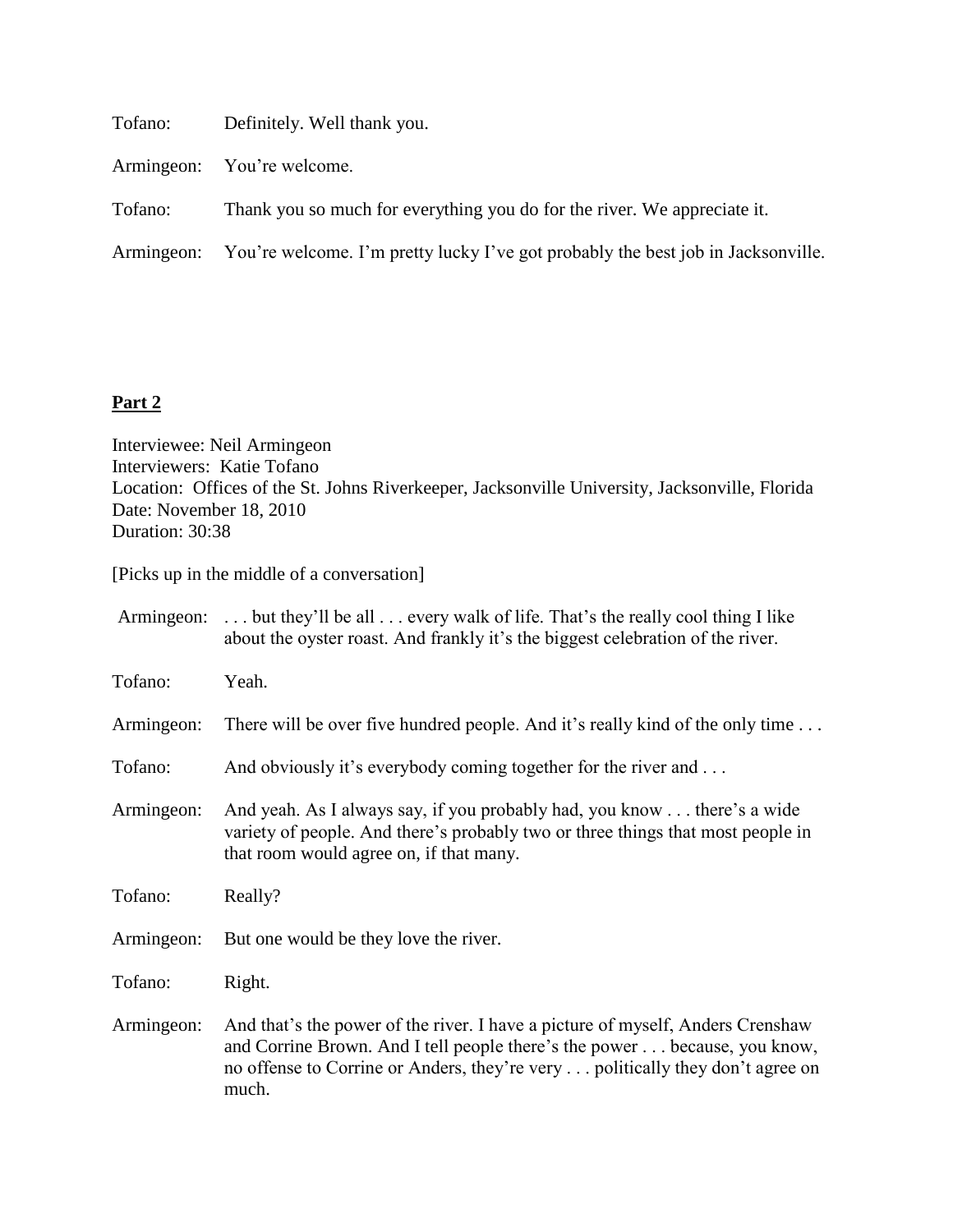| Tofano:    | Yeah.                                                                                                                                                                                                                                                                                                                                                                                                                                                                                                                  |
|------------|------------------------------------------------------------------------------------------------------------------------------------------------------------------------------------------------------------------------------------------------------------------------------------------------------------------------------------------------------------------------------------------------------------------------------------------------------------------------------------------------------------------------|
| Armingeon: | If anything and so that just kind of shows, you know, the power of the river,<br>really. To bring people together. We're non-partisan. We, you know, are critical<br>of both parties when need be.                                                                                                                                                                                                                                                                                                                     |
| Tofano:    | Yeah, definitely.                                                                                                                                                                                                                                                                                                                                                                                                                                                                                                      |
| Armingeon: | So, anyway, I'm looking forward to it.                                                                                                                                                                                                                                                                                                                                                                                                                                                                                 |
| Tofano:    | So what will you be doing at the oyster roast?                                                                                                                                                                                                                                                                                                                                                                                                                                                                         |
| Armingeon: | I mainly walk around.                                                                                                                                                                                                                                                                                                                                                                                                                                                                                                  |
| Tofano:    | [Laughs] Everybody wants to talk to you.                                                                                                                                                                                                                                                                                                                                                                                                                                                                               |
| Armingeon: | I talk to a lot of people. Usually at the end of the night, I was telling somebody<br>yesterday, usually I go home, you know, there's stuff to do so I don't get home til<br>twelve or one o'clock and I just kind of sit there and go whoa. It happens so<br>quickly. It's like that three hours or three-and-a-half hours goes [snaps fingers]<br>like that. And yeah, I talk to a lot of people.                                                                                                                    |
| Tofano:    | Do you get time to enjoy any oysters?                                                                                                                                                                                                                                                                                                                                                                                                                                                                                  |
| Armingeon: | Last year, I did not, actually. Last year I think I had like three oysters and no food.<br>It's just, it was like a blur. So I'm gonna try to do better this year. You know, I<br>just kind of start off and, you know, as I try to walk and play a lot of people want<br>to see what's going on. I see a lot of people I want to thank, so it's not it's fun,<br>it's just kind of a blur.                                                                                                                            |
| Tofano:    | Right, yeah.                                                                                                                                                                                                                                                                                                                                                                                                                                                                                                           |
| Armingeon: | I mean, sometimes I see people and I say I saw you but I didn't get a chance to<br>talk to you, or I talked to you and I don't even remember it. It's just one of those<br>things.                                                                                                                                                                                                                                                                                                                                     |
| Tofano:    | That's funny. So are a lot of the people who go volunteers? Volunteers?<br>Politicians?                                                                                                                                                                                                                                                                                                                                                                                                                                |
| Armingeon: | Well, there's gonna be a lot of elected officials, cause, you know, especially in<br>Jacksonville, they're all running. They all want to be seen there. It's, you know,<br>we could not do it without volunteers. Obviously, Jennie Busey and Lori Shad are<br>the co-chairs. They do an incredible amount of work. Barbara Jackson's the one I<br>told you about. She does an unbelievable job with the silent auction. And then we<br>have, Kelly has a bunch of volunteers who do everything from help check people |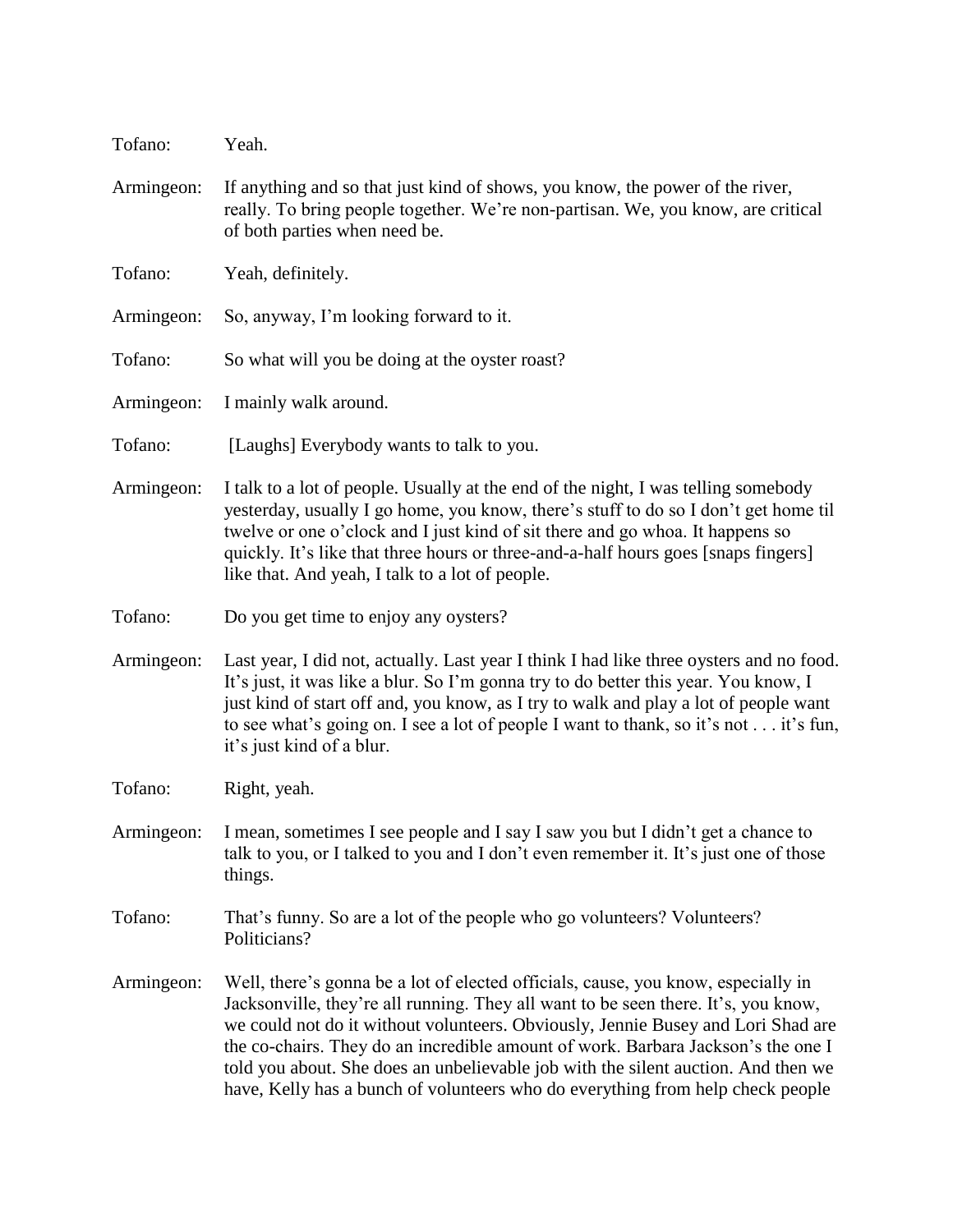in, make sure people know where to park, that whole part is not something, Kelly and a lot of other people do that. I really, especially this year, I've not had much time to deal with it. And this Monday was the release of the EPA nutrient stance.

Tofano: I saw that. And what do you think about that?

Armingeon: Well, we're happy that they were established. I mean, it's kind of mixed bag. First and foremost, we're not totally pleased. I don't know if you read there was a fifteen month extension, which seems a bit much. But I think the EPA felt like that would do a long way to kind of diffusing this . . . a lot of people were told, you know, on Tuesday everything's gonna change. It was politically driven, I'm sure. It kinda makes sense. It will allow people a chance to understand. Not everybody . . . I think one of the misconceptions . . . there's a lot of parties and I'm not overjoyed to say this, is not gonna have any impact on. It's gonna have an impact in this community, because, for one thing, JEA is one of the largest utilities and they discharge to a surface-water body and we have very archaic treatment. So yeah, it's gonna be some changes here. So, you know, in general. I think the other thing the EPA did a good job. They kind of dealt with this whole what I would say hysterical rhetoric that the polluters and special interest are generating about how much this is gonna cost. I'll give you an example. The sewage lobby computed that it would take fifty billion dollars. Those are the people, you know, the waste water. I call 'em the sewage lobby. That was their number. Fifty BILLION dollars. And this was a study that was done by an engineering firm, and then about a week ago, I don't know if you saw this, there's something called the *Florida Independent.* It's an internet-based news service. They found an internal Department of Environmental Protection memo which just blew the doors off that number. Said it was a total overestimate. They did not computer it correctly. They had bad math. That really set the stage to show people, look this math is crazy. Here's the bottom line: The EPA . . . the polluters estimated fifty billion. The EPA looked at each wastewater treatment plant that this would impact, okay. Looked at the plant, the receiving body of water, what technology it would take to meet these standards, and the number they computer was eighty-five million. Now I'm suggesting that eight-five million is not a lot of money, but it's six hundred times less what the polluters were telling people. So here's what it boils down to for individuals. So what is eighty-five million? They figured out somewhere between eleven cents and twenty-five cents a day per household. And that what works out is about five dollars a month, sixty dollars a year.

Tofano: I'd be willing to do that.

Armingeon: Right. What I tell people so think about your daily life, you know. That's two lattes at Starbucks, less than a six-pack of Budweiser, and a lot less than most fishing lures. It's less than two gallons of gas. I think most people, if they knew that water, I mean, that five bucks from their household is gonna improve water quality, I don't think most people are gonna say hell no. I think most people are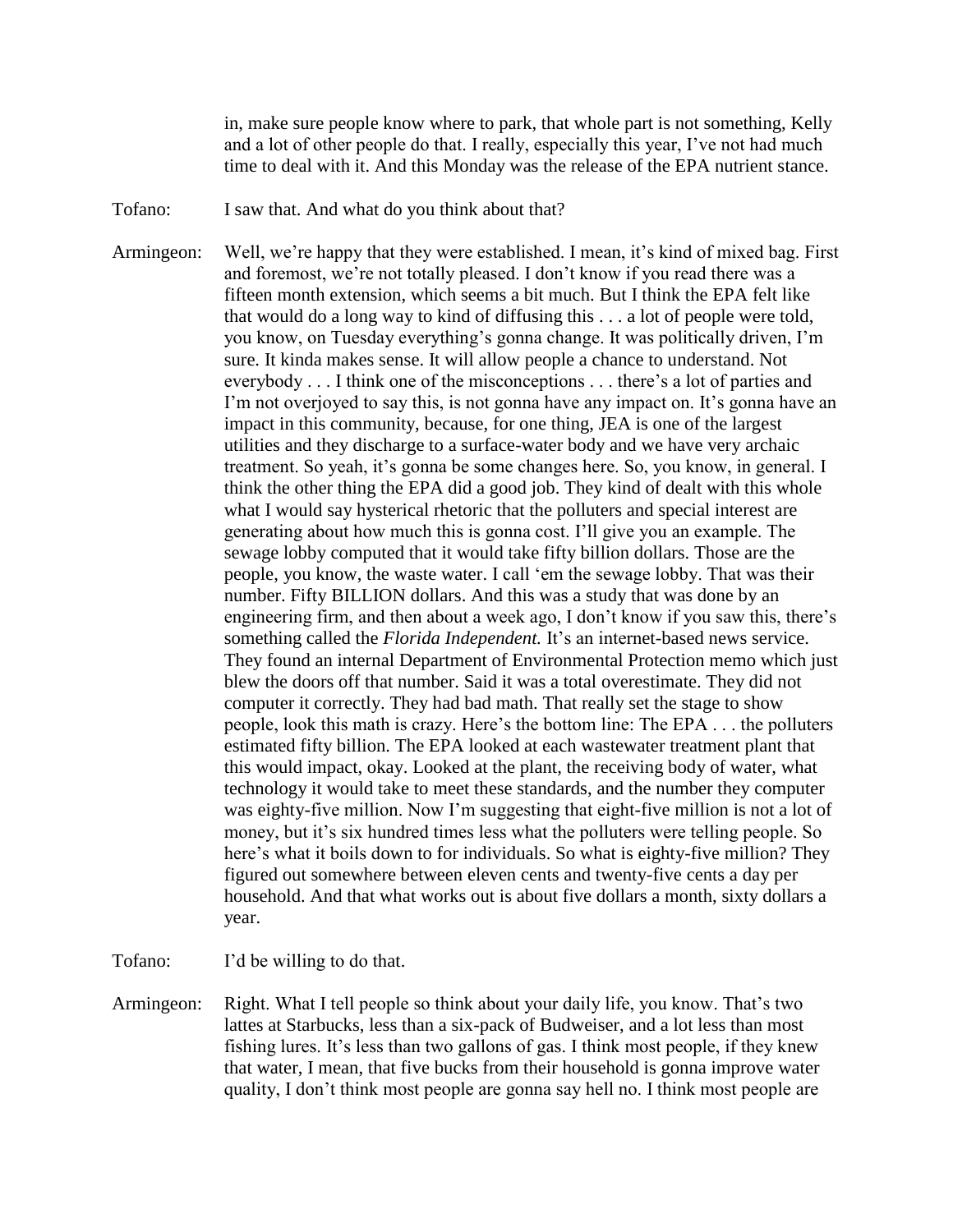gonna say yes. So I think the EPA did a good job with that.

- Tofano: People can understand it like that, though.
- Armingeon: Right and that's part . . . again, I don't want to be hard about the fifteen month extension. It's because it gives us time to sit down with people and rationally explain okay this is what this means for you. There's gonna be lawsuits. I mean, we know that. There's probably gonna be, our attorney said there could be as many as a hundred. But, I think we talked about the first time, what is Florida without clean water? Nothing. So if we as a state can't realize that, I think we've got much greater problems than the EPA telling us what to do.
- Tofano: Yeah. I guess I shouldn't have been surprised by the quickness that the new governor . . . like that, he just . . .
- Armingeon: Yeah. And I think what was misleading about what the governor-elect did, the fifteen months, he took credit for something that really wasn't his doing. And so, to me, I don't know. To me, I'm not impressed that he fires off some press release saying thanks to me. No, thanks to the Department of Environmental Protection, the EPA, and people, rational people, there was an extension. It had nothing, Rick Scott isn't even the governor. Let's not give this guy, he's not king yet. In his own mind, I guess he is. But we, you know . . . something bad happened. The legislature, they overturned a bunch of vetoes of Governor Christ and there was some house bills that the governor, Governor Christ vetoed that we thought was the proper thing to do. This new legislature overturned all that, so it's gonna be rough sledding. I mean, I think that right now the people who took office are feeling their oats. I think it's gonna take some months for people to really understand what's at stake here. A lot. And so, we know, we're gonna . . . it was somewhat discouraging what happened with the election in the context, not so much who won or didn't win, it's just the environment wasn't really part of the discussion. And I think there are some people who took that as the blanket statement that people don't care about the environment, and I don't believe that.

Tofano: You don't believe that ...

- Armingeon: I think most people when you talk to them do care about the environment. It's just, you know, sadly wasn't part of any, very few races brought up the environment. And we tried. We had a forum for candidates and we're gonna do the same thing for Jacksonville. And hopefully we'll continue on. People have to realize, you know, things can really go south based on what the politics in Florida are right now.
- Tofano: Definitely. I mean the fifteen month waiting period couldn't . . I mean . . as far as loopholes go...

Armingeon: Oh yeah, I think I've said this from the beginning. We're a long way from seeing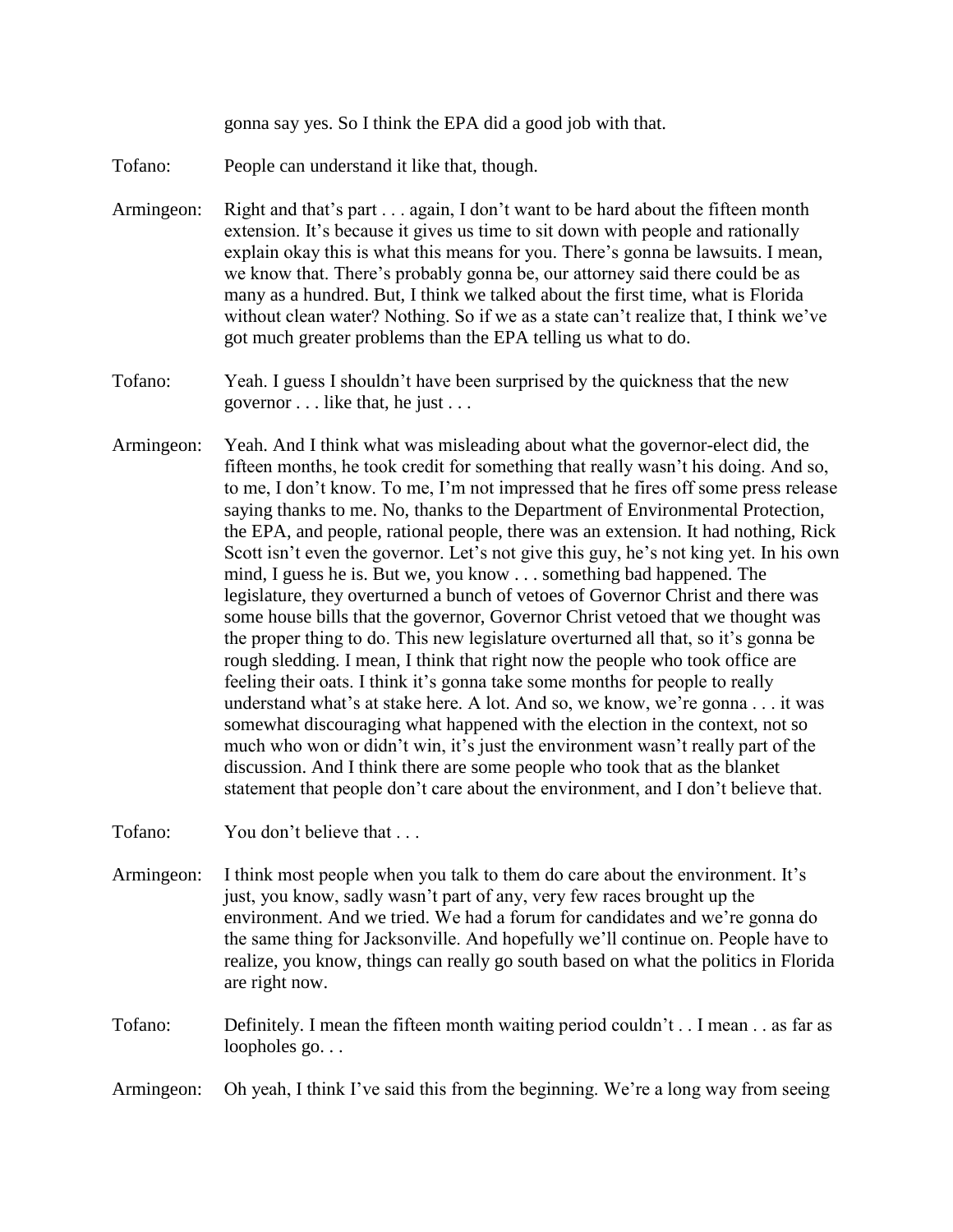these . . . The regulations have been established. They will be published within sixty days in the federal register. And then we have fifteen more months. You know, the congressional delegation is working with the polluters to try to kill this. You know, again, in some ways what's happening here people are misreading the public. But they're gonna do everything they can to maintain the status quo and that's always been. Those who are degrading or destroying natural resources and then passing the cost on to us are always those in power and they're gonna use their power to keep externalizing pollution costs on anybody but themselves. And we as taxpayers, we're bearing the burden of this.

- Tofano: That's kind of depressing.
- Armingeon: Well, it can be, but . . .

Tofano: How do you handle . . . I mean, do you get home and just kind of like . . .

- Armingeon: Oh yeah. The day after the election, I was really pretty . . . I was in a funk.
- Tofano: Yeah.
- Armingeon: You know, because immediately there were discussions about what this election meant. And I think it meant a lot of people wanted to see things different, but I think in no way that people don't give a damn about the environment. In this past week, we have been . . . we, the organizations that brought this suit, we've been called left-wing radicals, people out of touch, claiming that the election . . . if you look at what happened in the election, people don't want these regulations. I mean, what I think people need to understand is, these polluters are spending millions of dollars to misinform the public, scare the public. I mean there whole program is based on fear. You never hear any of these people say the thing that they can't deny, we have water quality problems. We had a press conference in Tallahassee with photos of water bodies throughout the state. And many of the press . . . in Tallahasse, it's kinda the middle of the state. You don't really see one coast or the other, so we had a whole series of photos of the river, of the Caloosahatchee River, of some springs, and people were literally, some of the tv crews were filming it were what is this?

Tofano: They had no idea?

Armingeon: They had no idea that the photos of the river, which were recent photos, people were just aghast. Like you are kidding me!

Tofano: These are reporters.

Armingeon: So you know, those photos . . . photos don't lie. We've been accused of Photoshopping. This is the reality of it. And so, I think, once people . . . the good thing right now in northeast Florida no one given what we went through this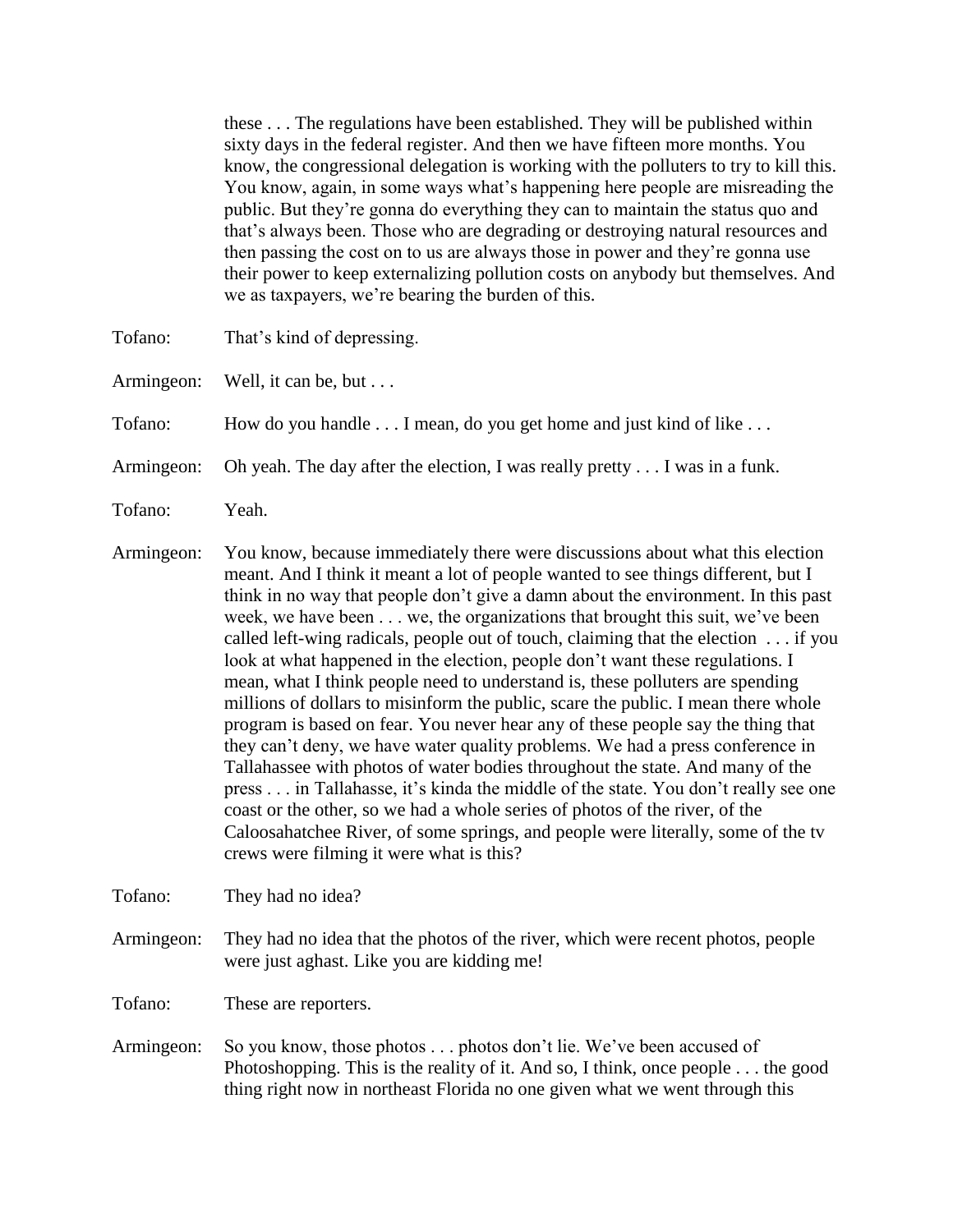summer has to be convinced that we need to do more for the river. No one. Except maybe some people who were discharging or industries who don't want to do any more. But I don't think anybody with any rational understanding of what's going on around us would argue that what we're doing is not leading to a healthy river.

- Tofano: Would you consider the St. Johns River a tragedy of the commons?
- Armingeon: Yeah. Very much so. Because it belongs to all of us. You know, it's through all of our inaction or maybe not what we need to do, the river's health is really at a breaking point. We've had fish kills now. We had another fish kill, I think, since you and I spoke. Which they determined was based on a fungus, but still it has nothing to do with nitrogen.
- Tofano: Those were the sardine ones with the sores?
- Armingeon: The minnows and the pokies, yeah. The press release said it was a fungus, but still I talked to some fisheries people. Generally one of the reasons that fungus is able to kind of impact the fisheries is because, in general, the wildlife is stressed for other reasons. We've had, you know, just a bad summer. I was talking to somebody yesterday. We were still getting pictures of foam November 4<sup>th</sup>. And so, you know, this has been a bad summer. But we're hopeful, really, that things are gonna . . . we're not giving up. That's the main thing. More than ever people need something to believe in, so we're just gonna keep pushing on, educating people about these new regulations. Like I said, I kind of look at it pragmatically. We have some time to educate people who may be on the fence, or maybe read some of this and think, good grief I . . . I mean, there were all kinds of things . . . Your sewer bill is gonna go up a hundred dollars a year, seventy dollars a month. I mean, with the economy, that's a lot of, that's a lot of money anytime. So one of the things we've got to do is kinda break it down like I was telling you. I'm fairly confident, I'm confident in the wastewater treatment part of this. That the EPA is accurate and again, I'm not trying to minimize, but I think most people are willing to pay five dollars a family to have a better life for the environment.
- Tofano: I had no idea how sick the St. Johns River was until I took this class. I'm not from here so I didn't really know the river that well. But I was just floored.
- Armingeon: Yeah. And the one thing that I think is important . . . I don't want to feel hopeless. As I tell people, if we were to take a bus tour of the east coast. This is a sad story, but probably every major river system on the east coast of this country are suffering from nutrient pollution, lack of fresh water, wetland loss, storm water runoff. We, as a country, have allowed all this. I don't want people to think, oh the river is just beyond repair. It's not. What was ironic this year, I think, was one of the best shrimp runs in most people's memory. And I had a lot of people say well how can that be? How can we have all these problems in the early part of the summer and still have this bumper shrimp crop? Part of it is shrimp biology runs like that. Some years it's a bounty, some year's it's not. But the river's a powerful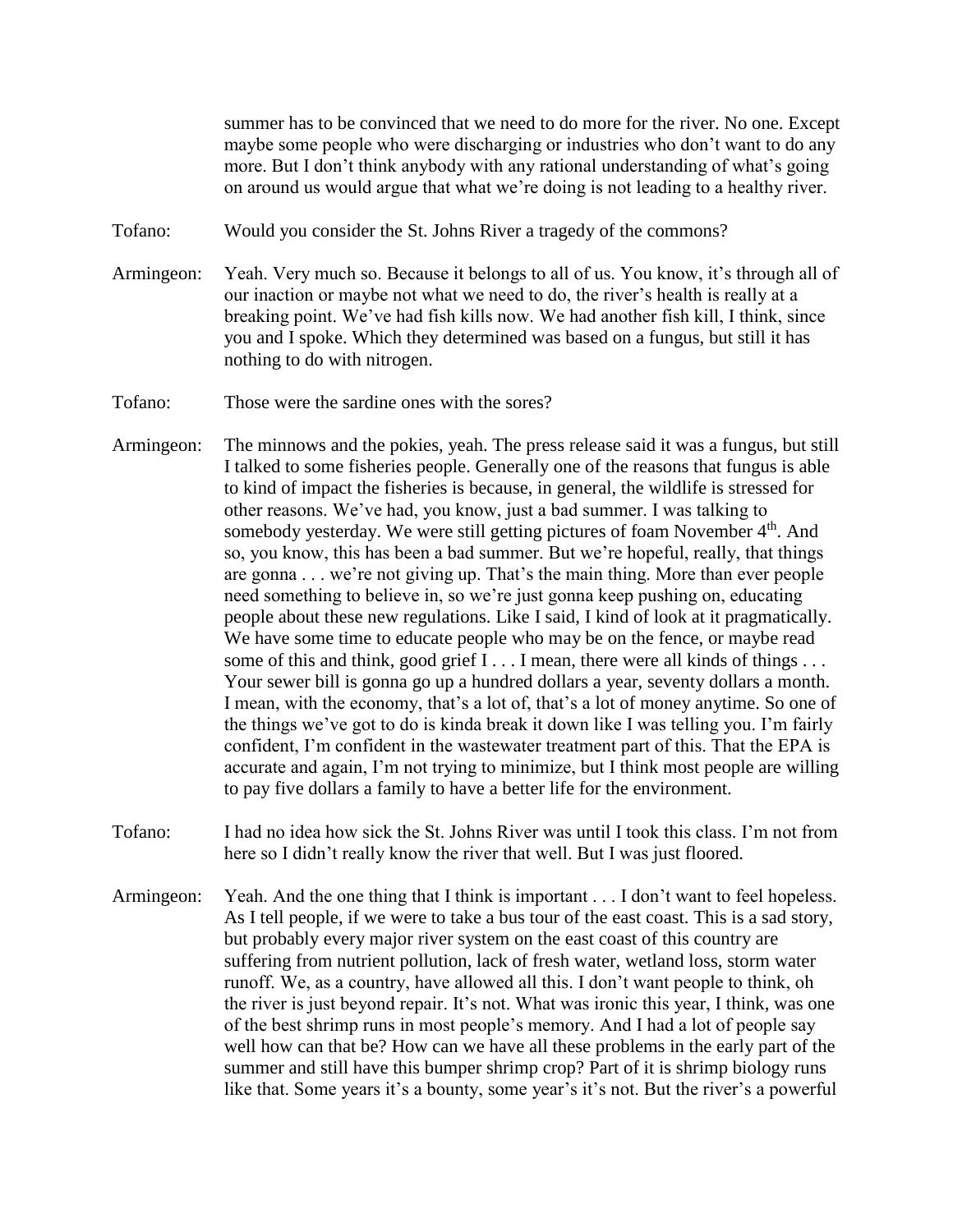force and nature is powerful and what I told people, let's enjoy the good parts of the river, let's work to improve the damaged parts, and be happy that we have what we have.

- Tofano: So how much time would you say you spend on the river patrolling?
- Armingeon: Very little right now. It's hard to be on the river when you've got to be in Tallahassee at nine o'clock. We've got a lot going on. We've not only got this nutrient thing, we're working very hard on this whole pipeline . . . Georgia-Pacific pipeline. We're working on something called a compliance report. We're looking at permits and seeing who's violating the permits. Just generally, you know . . . Sadly, I always say this, the decisions that impact the health of the river are never made on the river. I always say we should get a boat, put everybody on the boat, get out on the river, and then say, ok now, let's talk about this. So lately, moreso this summer because of what was going on in the early summer, but this fall very little.
- Tofano: Not as much as you'd like to be.
- Armingeon: No. I should be out there at least once a week, but I'm just not. I don't . . . it's probably not going to happen this year.
- Tofano: When you catch people, when you're actually out there on the river, and you see someone polluting . . .
- Armingeon: Yeah.
- Tofano: What do you say? I mean . . . what do . . . do they get fined? Or do you just kinda . . .
- Armingeon: Sometimes we document it. I'm more apt to catch somebody . . . like two weeks ago I was gonna speak to . . . there's a club at Bolles called the River Dogs. Some high school students have started a river club. Ironically, I was headed to speak to them and I was going down San Jose and there was two crews of people, landscape people, blowing stuff into the storm drain. I mean they were piling it up in front of the storm drain and then just blowing it. So I stopped, backed up, and thought what the hell are you guys doing? What do you know? Who are you? I'm like I'm the St. Johns Riverkeeper and what you're doing is wrong and I'm gonna call the city and I'm asking you to stop. Normally . . . I just got a call about a broken sewer line last week in Riverside. So the first thing we try to do is call whoever is the regulator, encourage the citizens who called us to follow up. That means somebody other than us, with us. And then try to keep track of it. There's so many events. Ironically, the sewer spill in Riverside I've been dealing with on and off for a couple of years. There's a bad, a really bad odor in this very nice neighborhood. And finally after a lot of complaining and generally staying on people, what they realized is there was a broken sewer line. So there was raw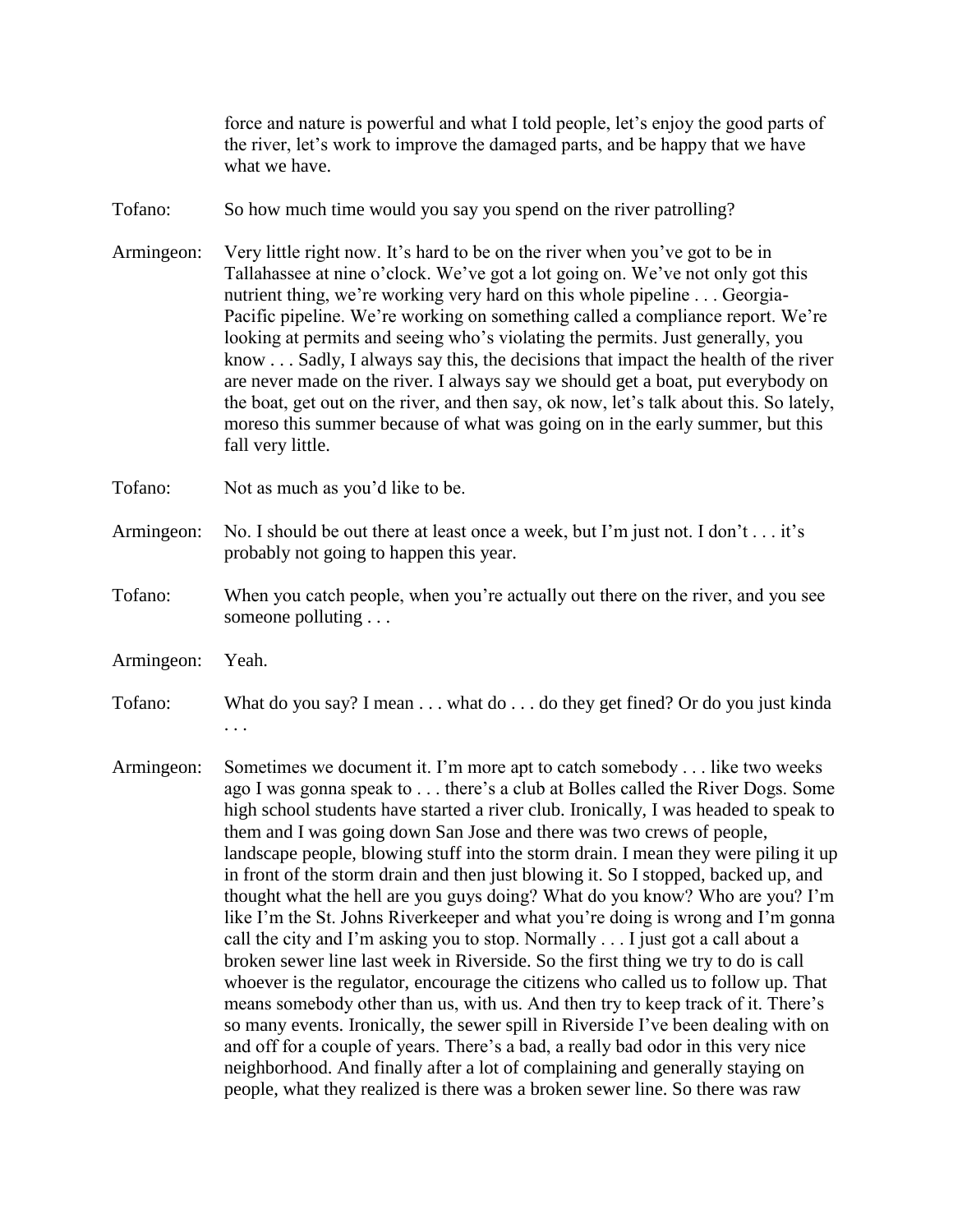sewage going into the storm drain, going right into the river. And you think, good Lord, why would that take two years to fix? Because there's more . . . the best way to do it is stay on somebody's ass, really. Pardon my French. But . . . we can only do so much. That's why we try to educate people how they can. Like when people call, a lot of the times Deb will help them report.

Tofano: Right.

Armingeon: Because I think once people . . . there's a certain reluctance, but once people do it, they want to see what happened. And it's good for us, because people realize, you know, enforcement's weak. A lot of people all this is heavily regulated. That thing about the polluters. They're always complaining about regulations. Hell, enforcement in this state is terrible! It's terrible1 They don't even regulate what we have now. So this idea that somehow people are being over regulated is laughable. It's just, again, another one of the great lies that polluters like to tell. They're great at it. It's always they're so concerned about this and that. Well they're concerned about one thing – their bottom line. Profits. And then, like I said, what makes their profits grow is we, the public, clean up their messes. And that's how it is.

- Tofano: I'm actually embarrassed to say I have a friend in Tallahassee who wanted . . . their septic tank system broke and they were having problems with it and problems with it and they couldn't afford . . . they fixed it once, it broke again. They couldn't afford to fix it again so he just  $\dots$
- Armingeon: Ran a straight pipe.
- Tofano: Ran a straight pipe into the ditch by the house and just let all the waste go into the . . . And I said, do you realize that that's gonna . . .
- Armingeon: A, it's illegal. B, it's a horrible health risk. And C, there are programs that can help people with those kind of issues. You know, I tell people this, if you can't afford to have your septic tank, there are programs that can help people repair them, have them pumped, it's not just all or nothing. But you've got to have the desire to do something. Because, frankly, you know, if you're caught doing that, then you're in real trouble.
- Tofano: I was appalled when I heard that he did that ...
- Armingeon: [Simultaneous talking] You've got to understand it keeps the waste out of his house. But it goes into the environment and frankly, like I said, it's a health risk around his family.

Tofano: His whole neighborhood.

Armingeon: Yeah, that's the thing. I mean, pollution doesn't stop at . . . okay . . . Georgia-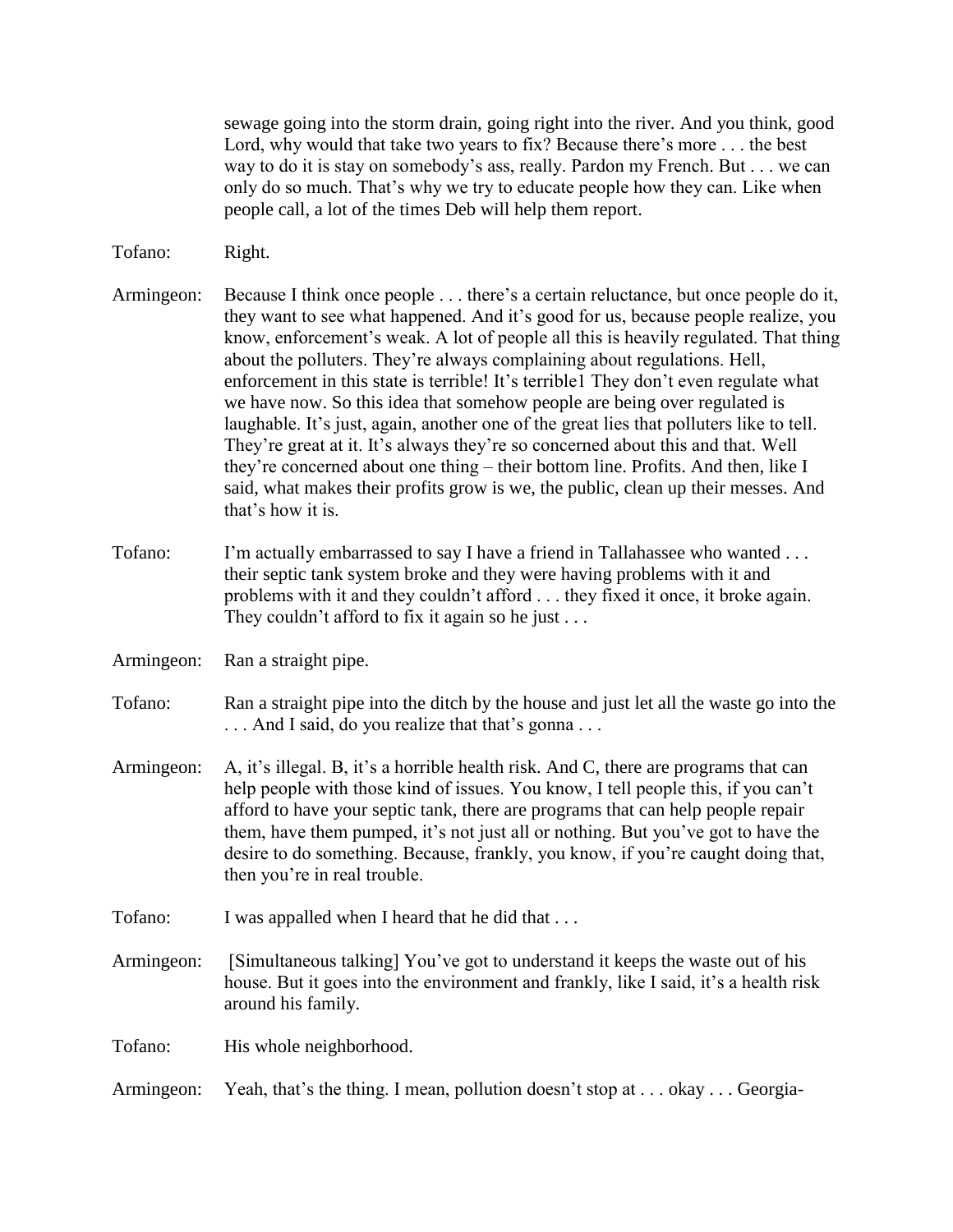Pacific, your pollution ends right here. No, it goes. So part of it, I don't want to say all the problems are based on all polluters. We're all polluters, everyday we produce waste, it's treated. If we don't demand good treatment, then it's pollution. If we're unwilling to have our septic tank pumped or repaired, we're polluting. And let's be honest, we use too much water, we're risking the health of the river. You know, that's still one of the most . . . that's a difficult . . . I don't think most people grasp that. The most common question, or one of the most common questions I'm asked, who's the biggest polluter? It's human nature. And everybody wants me to say it's JEA or Georgia-Pacific. And then they can think, okay. I spoke to a group up in Amelia Island. This guy said, it sounds like to me that you're trying to say all this . . . we're doing all this. And like, well we are, really. We are responsible, if we buy whatever the brands Georgia-Pacific produces then the back end which we don't see, we don't see it at Publix, they use chlorine to bleach the paper towels. That's the dioxin that goes into the environment. So, you know, you can't escape, so we drive the market by buying that. If we bought recycled paper towels, they're not as fluffy and they're not as thick. But the cost, whatever the cost is is the cost. We're not paying the full cost of northern paper towels, okay. We're not. Because somewhere down the road those external costs are put on the environment, and, you know, we're paying for it.

- Tofano: Just little things that everyone can do.
- Armingeon: Right. Absolutely. If we all did one thing it would help. That's why I try to . . . I think we all here at Riverkeeper, what we try to do, is not make this seem more unsurmountable. Like if you make sure your sprinkler heads are watering, you follow the regulations, and you don't over fertilize. Then you're doing a lot. You're reducing your impact. And if each of us took that responsibility seriously, we would make . . . there's about three-and-a-half, three point seven million of us.
- Tofano: Make a big difference.
- Armingeon: Make a huge difference. And so, you know, part of what we do is break it down. Like I said, people are like good Lord we're doomed. Let's just go home and forget it.
- Tofano: It is a depressed . . . it is depressing, but I think your organization has done a good job of being optimistic . . . bringing an optimistic . . .
- Armingeon: Part of what we sell is hope. And, you know, if we don't have hope we have nothing. So, you know, keep plugging. It's discouraging when you know something's right. I've been at this a long time. I've been called a lot of names. That part doesn't bother me. It's discouraging sometimes. You think, good grief, have we not advanced that far. But, you know, there's a whole bunch of news clips that most of the major papers in the state support the EPA's regulations and make a valid case why we have to do this. And so you've just gotta hope that